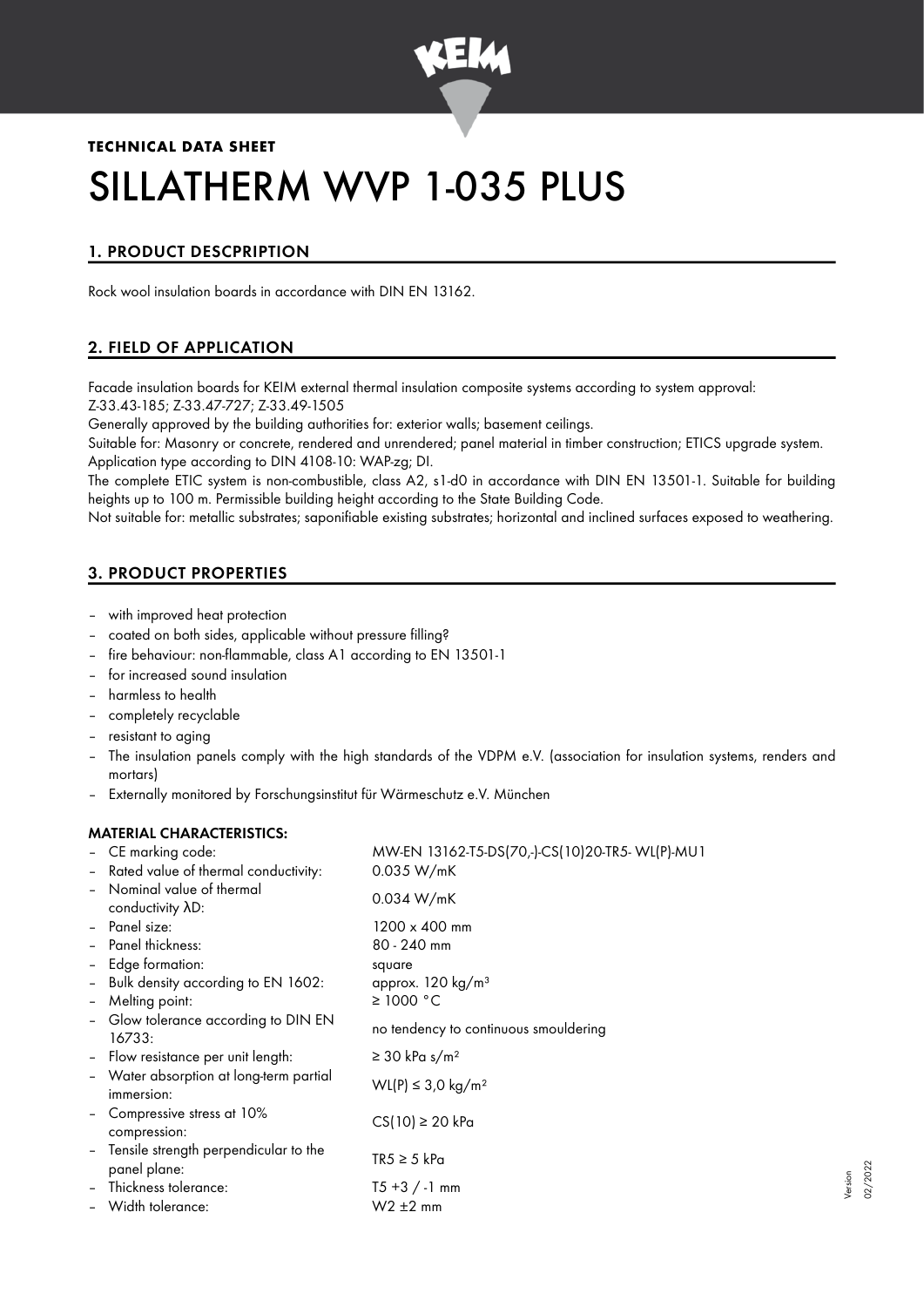| - Length tolerance: | $15 \pm 5$ mm   |
|---------------------|-----------------|
| - Squareness:       | $55 \pm 5$ mm/m |
| - Planarity:        | $P \pm 3$ mm/m  |
| - Colour shade:     | yellow-brown    |

### 4. APPLICATION INSTRUCTIONS

## SUBSTRATE PREPARATION:

The substrate must be strong, dry, clean, sound and free from adhesion-reducing residues. The permanent compatibility of any existing coatings with the adhesive mortar must be examined by an expert.

#### APPLICATION:

Cut to size using an insulation knife or a suitable insulation saw.

#### GLUING:

The insulation panels are butted tightly and glued in a bond from bottom to top. Apply the appropriate adhesive mortar to the insulation panels using the bead-and-dot method or over the entire surface. Push the boards into place. At the edges of the building, the insulation panels are glued offset Apply the system's adhesive mortar to the insulation panels using the bead-and-dot method, ensuring an adhesion of 40 %. Adhesive surface proportion from 220 mm insulation thickness: 40 % The insulation panels may also be adhered in 2 layers. The second layer of insulation panels is glued over the entire surface and in a staggered bond pattern (starting with half a row of panels). On panel materials in wood construction, the insulation panels are glued over the entire surface with the adhesive filler Klebespachtel. For this purpose, the adhesive filler is applied to the substrate or to the insulation panels with a notched trowel. Immediately after applying the adhesive, the insulation panels must be glued to the substrate. Closing of unavoidable defects and joints up to 5 mm wide with Iso Top Thermfoam B1 is permissible. General instruction with regard to gluing: Do not apply adhesive to the panel joints. Do not create an insulation panel joint over a joint in the substrate underneath. The insulation panel may also be used as a basement ceiling insulation panel: Apply Pulverkleber-90 with a notched trowel ≥ 10 mm to the full surface of the insulation panel, alternatively to the substrate, using the comb-bed method, and then float it into the adhesive bed with slight pressure. For fullsurface bonding, it is recommended to apply adhesive mortar to both the insulation panel and the substrate (floatingbuttering method). The insulation panels must be applied tightly to the substrate, cavities are not permissible.

#### DOWELING:

Check the adhesion of the insulation panels after at least 3 days. Insulation panels that are not bonded or damaged must be replaced. Anchoring is carried out in glued and dowelled ETIC systems with generally approved ETICS fasteners according to DIN EN 1991-1-4/NA. The required fastener quantity depends on the building height and the respective wind zone in which the object is located. The minimum distance between anchor shank and board edge is 150 mm, the minimum distance between anchor shank and anchor shank is 200 mm. For further information, please refer to our ETICS Technical Guide, Chapter #8, ETICS Wind Suction Loads. The insulation panel may also be used as a basement ceiling insulation panel: Without fire protection requirements: The insulation panels may only be glued to new substrates up to a maximum weight per unit area of 15 kg/m² (including any final coating). In the case of insufficiently load-bearing substrates (old substrates) or if the permissible weight per unit area is exceeded, dowelling is carried out using ETICS anchors approved by the general building authorities or by the European authorities. Minimum number of anchors: 2 anchors per insulation board cut. With fire protection requirements: If necessary, dowel with the basement ceiling insulation screw DDS-Z and the basement ceiling insulation washer DDT.

#### REINFORCEMENT:

Notes on the installation of field boundary joints for insulation board thicknesses > 200 mm:

The field sizes without expansion joints are 7.5 m x 7.5 m or 56 m<sup>2</sup> for thick layer systems (base plaster + finishing coat = total plaster thickness from 9 mm). The field sizes without expansion joints are 50 m x 25 m for thin-layer systems (underlay + finishing  $\cot = \cot \theta$  plaster thickness up to 8 mm).

The corresponding field sizes are to be determined object-specifically by the planner.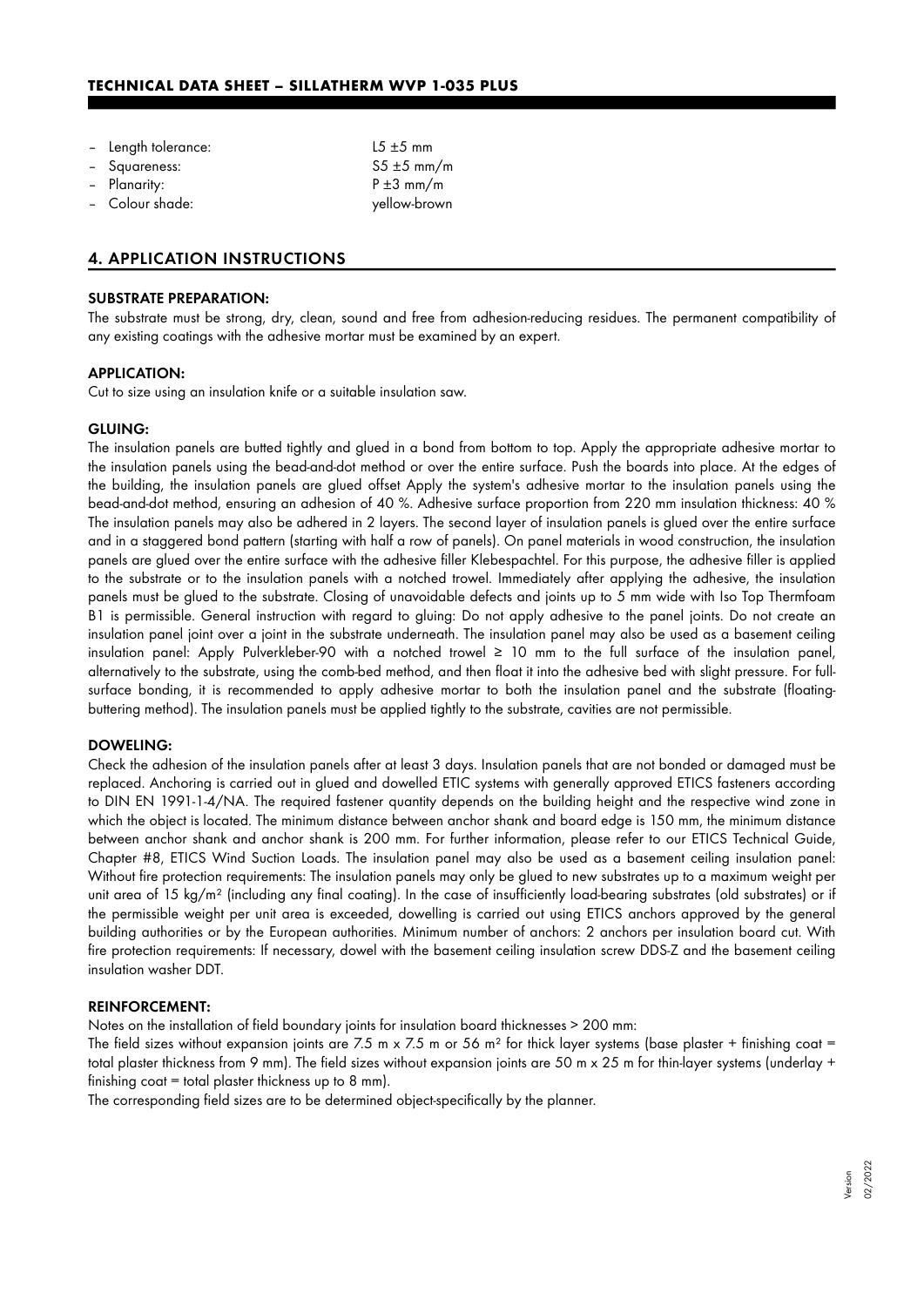# 5. PACKAGING / TECHNICAL DATA

| Panel<br>size<br>[mm] | Panel<br>thickness<br>[mm] | <b>Rated value thermal</b><br>conductivity [W/mK] | <b>Dynamic</b><br>stiffness s`<br>[MN/m <sup>3</sup> ] | $m2$ per<br>pallet |
|-----------------------|----------------------------|---------------------------------------------------|--------------------------------------------------------|--------------------|
| 1200 x<br>400         | 80                         | 0,035                                             | $\leq 9$                                               | 14.40              |
| 1200 x<br>400         | 100                        | 0,035                                             | $\leq 7$                                               | 11.52              |
| 1200 x<br>400         | 120                        | 0,035                                             | $\leq 6$                                               | 9.60               |
| 1200 x<br>400         | 140                        | 0,035                                             | $\leq 5$                                               | 7.68               |
| 1200 x<br>400         | 160                        | 0,035                                             | $\leq 5$                                               | 7.68               |
| 1200 x<br>400         | 180                        | 0,035                                             | $\leq 5$                                               | 5.76               |
| 1200 x<br>400         | 200                        | 0,035                                             | $\leq 5$                                               | 5.76               |
| 1200 x<br>400         | 220                        | 0,035                                             | $\leq 5$                                               | 4.80               |
| 1200 x<br>400         | 240                        | 0,035                                             | $\leq 5$                                               | 4.80               |

# 6. STORAGE

| max. storage time       | <b>Storage conditions</b>         |
|-------------------------|-----------------------------------|
| no maximum storage time | drv<br>protect against weathering |

## STORAGE INFORMATION:

Please note max. stacking height of 2 m. Transport packaging is not sufficient weather protection.

# 7. DISPOSAL

EC WASTE CODE: Waste code: 17 06 04

## 8. SAFETY INSTRUCTIONS

Safety instructions UZ 140: Wear protective gloves / protective clothes / eye protection/ face protection. In case of contact with eyes: Rinse cautiously with water for several minutes. Remove any contact lenses if possible. Continue to rinse. Get immediate medical advice/attention. / Keep children away from fresh render. / Always comply with work safety instructions.

## 9. CERTIFICATES & QUALITY SEALS